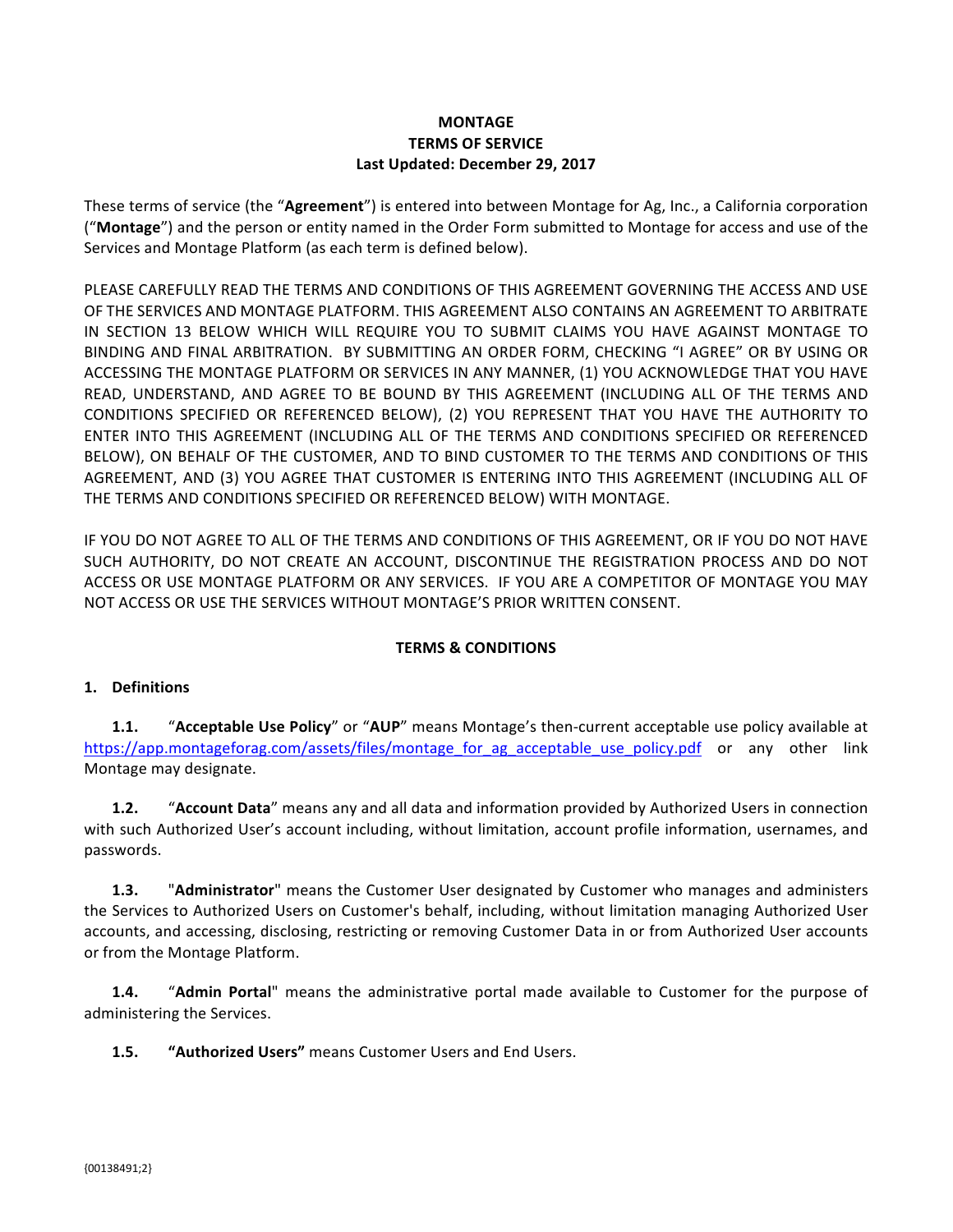**1.6.** "Authorized User Account" means an account to access and use the Services established by Customer or an Administrator through the Services for an Authorized User.

**1.7. "Blind Data"** means any and all aggregated non-personally identifiable data or information resulting from Customer's or its Authorized Users' use of the Services or Montage Platform, or any other services provided by Montage.

**1.8. "Customer Data"** means any and all data, documents, electronic files, information, and Account Data (including personally identifiable information) provided to Montage by Customer or its Authorized Users in connection with the Services or submitted or uploaded to the Montage Platform by Customer or its Authorized Users or a third party on behalf of Customer.

**1.9.** "Customer Users" means employees or contractors of Customer who are authorized to use the Services and Montage Platform, solely for Customer's internal business purposes, and otherwise in compliance with this Agreement.

**1.10. "Documentation"** means the operating instructions, user manuals, product specifications, "readme" files, and other documentation that Montage makes available to Customer or its Authorized Users in hard copy or electronic form for the Montage Platform, and any modified, updated, or enhanced versions of such documentation.

**1.11.** "**Effective Date**" means the date this Agreement is accepted by Customer.

**1.12.** "End Users" means Customer's end user partners and vendors who have been authorized by an Administrator to access and use the Montage Platform in compliance with this Agreement.

**1.13. "Feedback"** means any and all suggestions and feedback provided to Montage by Customer or Authorized Users regarding the functioning, features, and other characteristics of the Services, Montage Platform, Documentation, or other materials or services provided or made available by Montage hereunder.

**1.14. "Fees"** means the Fees set forth on the Order Form and payable by Customer to Montage for the Services.

**1.15.** "**Initial Term**" means the initial term for the applicable Services ordered by Customer beginning on the date Montage makes the Services available to Customer as set forth on the Order Form.

**1.16. "Intellectual Property Rights"** means patents and patent applications, inventions (whether or not patentable), trademarks, service marks, trade dress, copyrights, trade secrets, know-how, data rights, specifications, mask-work rights, moral rights, author's rights, and other intellectual property rights, as may exist now or hereafter come into existence, and all derivatives, renewals and extensions thereof, regardless of whether any of such rights arise under the laws of the United States or of any other state, country or jurisdiction. 

**1.17. "Montage Content**" means all information, data, computer code, software, functionality, displays, technology, text, messages, software, sound, music, video, photographs, graphics, images, tags and the design, selection and arrangement thereof that Montage incorporates into the Services, Montage Platform, and/or Montage Website.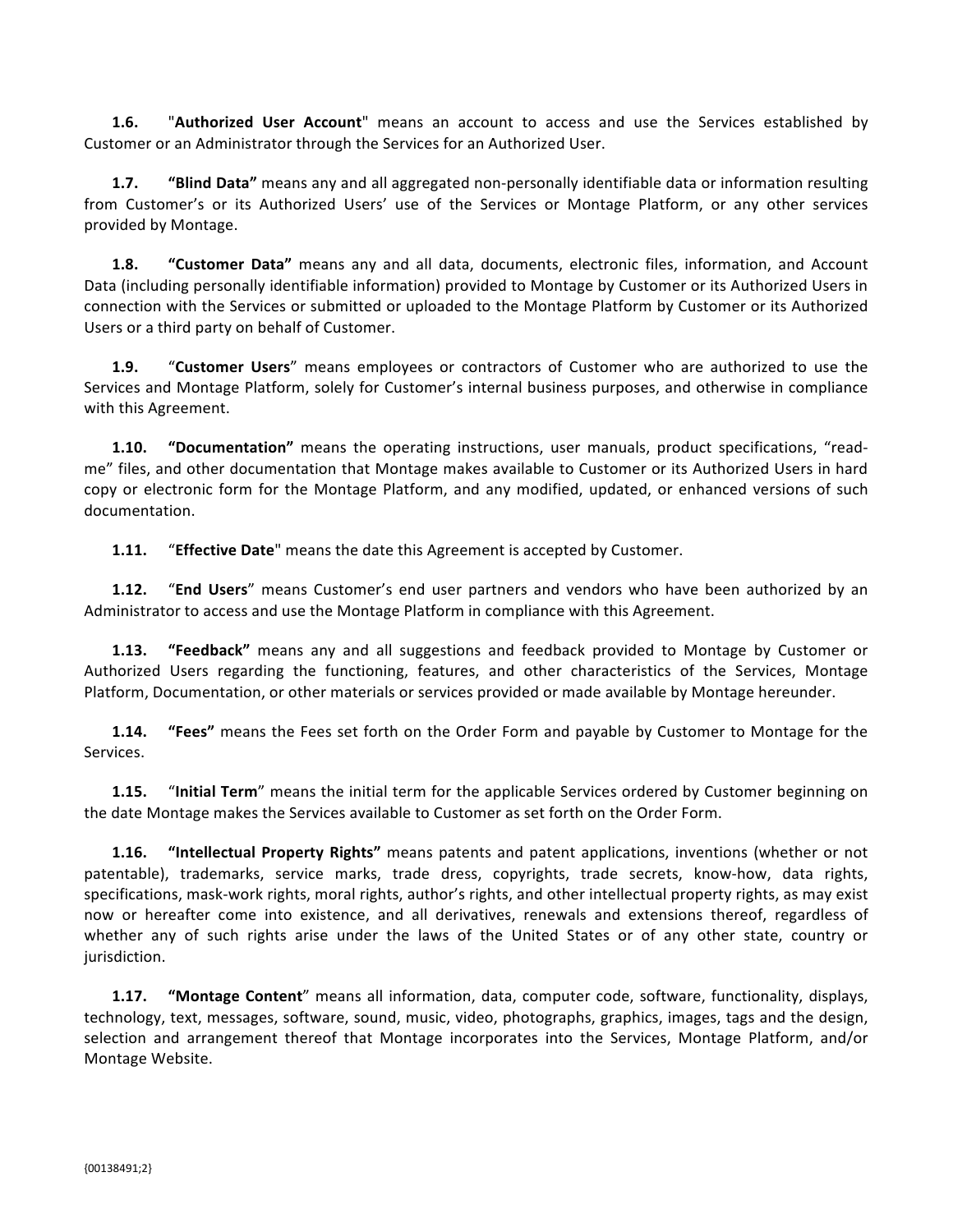**1.18. "Montage Platform"** means the proprietary online platform provided by Montage made available to Customer and its Authorized Users, over the Internet, as part of the Services.

**1.19. "Montage Website"** means Montage's website located at www.montageforag.com or any other website designated by Montage.

**1.20. "Order Form"** means the written or electronic ordering document, or ordering page, for the Services.

**1.21. "Privacy Policy"** means Montage's privacy policy available at https://app.montageforag.com/assets/files/montage\_for\_ag\_privacy\_policy.pdf or any other link Montage may designate.

**1.22.** "Renewal Term" means the renewal term period set forth on the Order Form following either the Initial Term or a previous Renewal Term. 

**1.23. "Services"** means the services ordered by Customer pursuant to an Order Form and provided by Montage, as further described at www.montageforag.com/features, or other link that Montage may designate, or any other services provided by Montage to Customer hereunder.

**1.24.** "**Term**" means the Initial Term and all Renewal Terms.

**1.25.** "Third-Party Integrations" means any third-party service, applications and/or integrations that may be accessed and used through the Montage Platform.

## **2. Services; Access to the Montage Platform; Restrictions**

**2.1. Services.** Subject to the terms and conditions of this Agreement (including the payment of applicable Fees), Montage will provide Customer and Authorized Users, during the Term, access and use of the Services and the Montage Platform.

**2.2. Access to the Montage Platform**. Subject to the terms and conditions of this Agreement (including payment of applicable Fees), Montage hereby grants to Customer a non-exclusive, non-transferable, limited license, solely during the Term, to (i) access and use, and permit Customer Users to access and use, the Montage Platform, over the Internet, in each case, solely for Customer's own internal business purposes and in accordance with the Documentation; (ii) permit End Users to access and use the Montage Platform, over the Internet, solely to view Customer's Data for Customer's own internal business purposes and in accordance with the Documentation; and (iii) reproduce and use a reasonable number of copies of the applicable Documentation in support of the exercise of the licenses granted in this Section.

**2.3. Restrictions**. Customer acknowledges that the Montage Platform and Documentation embodies, contains, and constitutes valuable trade secrets of Montage. Customer agrees that it will not, and it will not permit any Authorized User or third party to: (i) modify, adapt, translate or create derivative works based on the Montage Platform or Documentation; or (ii) reverse engineer, decompile, disassemble, or otherwise derive or determine or attempt to derive or determine the source code (or the underlying ideas, algorithms, structure or organization) of the Montage Platform; or (iii) sell, rent, lease, time-share, distribute, license, sublicense, assign, transfer or otherwise make available to any third party the Services, Montage Platform or Documentation, except to the extent expressly permitted in Section 2.2; or (iv) access or use the Montage Platform other than as expressly set forth in this Agreement. In addition, Customer acknowledges and agrees that the Montage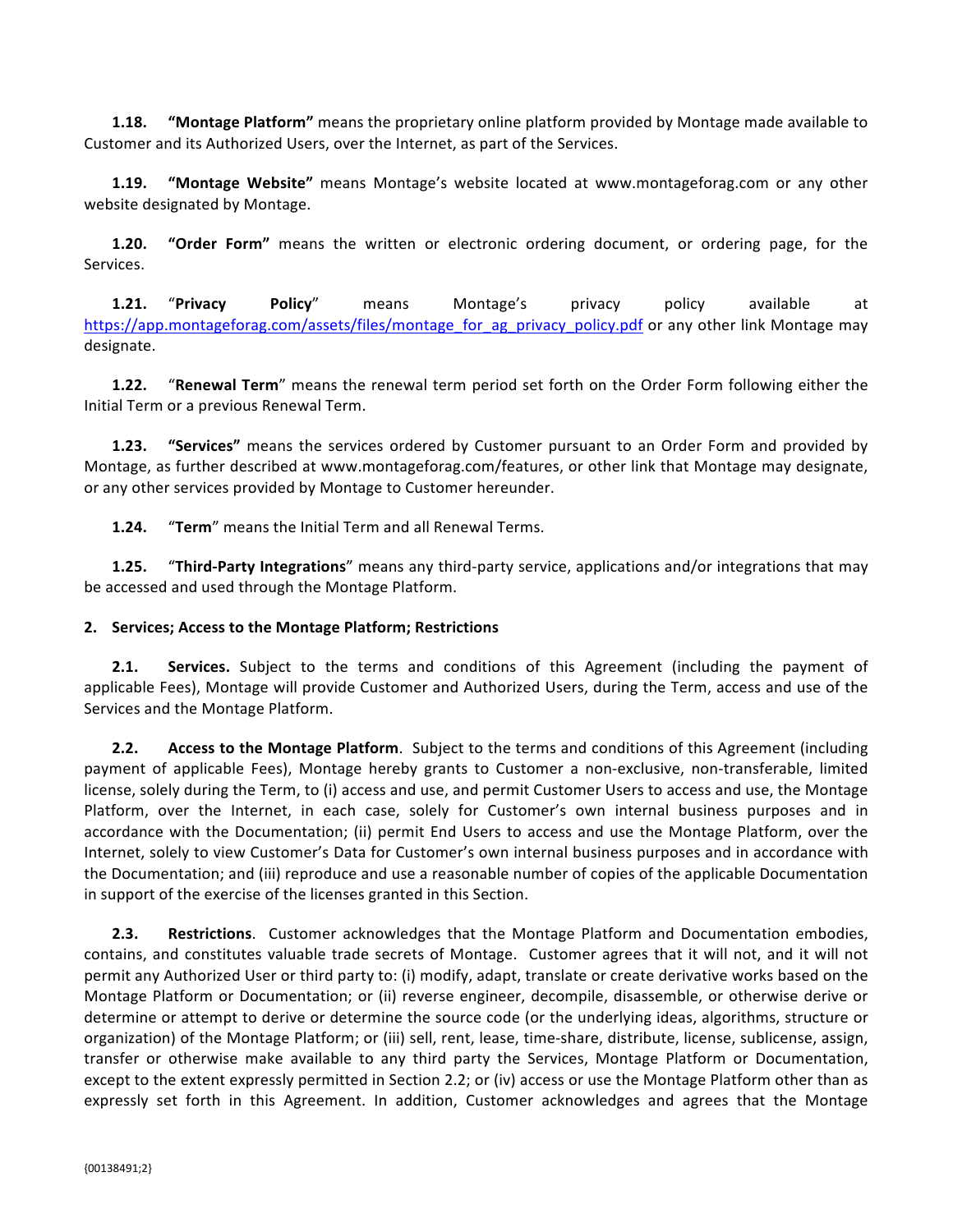Platform, Documentation, Feedback, and the terms of this Agreement are the confidential information of Montage and shall not disclose to any third party (except to its Authorized Users in accordance with this Agreement) any such confidential information of Montage. Montage reserves all rights and licenses not expressly granted to Customer in Section 2.2 and no implied license is granted by Montage. Customer agrees not to remove, alter, or obscure in any way any proprietary rights notices (including copyright notices) of Montage or its suppliers on or within the Montage Platform or Documentation.

## **3. Customer Obligations**

**3.1. Use and Administration of the Services**. Customer may specify Customer Users as Administrators through the Admin Portal. Customer is responsible for maintaining the confidentiality of passwords and Admin Accounts, and managing access to Admin Accounts. Montage has no responsibility to Customer with respect to the internal management or administration of the Services for Customer. Customer will prevent unauthorized use of the Services and Montage Platform by its Authorized Users and terminate any unauthorized use of or access to the Services and/or Montage Platform. Authorized User Accounts may only be provided to and registered and used by a single Authorized User. Customer will promptly notify Montage of any unauthorized use of or access to the Services or Montage Platform.

**3.2. Customer Data**. Customer understands and agrees that Customer will be solely responsible for Customer's, and its Authorized Users', use of Customer's account associated with the Services. Customer acknowledges and agrees that Customer is solely responsible for the security of Customer Data. Customer grants to Montage, during the term of this Agreement a non-exclusive, royalty-free, fully paid, worldwide license, under all of Customer's intellectual property and proprietary rights, to any and all Customer Data reasonably necessary for Montage to provide Customer the Services and other services hereunder. Customer represents and warrants that it has all the rights necessary to grant the licenses granted herein to Montage in and to such Customer Data. Customer agrees that Montage's obligation to maintain any Customer Data obtained in the course of providing the Services shall not extend beyond the Term. Montage will use reasonable measures to protect the personally identifiable information of Customer and its Authorized Users submitted or provided to Montage in connection with the Services. Montage will use any such personally identifiable data in accordance with this Agreement and the Privacy Policy located at https://app.montageforag.com/assets/files/montage\_for\_ag\_privacy\_policy.pdf or any other link Montage may designate.

**3.3. No Sensitive Data; Backup of Customer Data**. Customer acknowledges that the Services are not intended for use with protected health information under HIPAA, credit card numbers, financial account numbers, or other similarly sensitive personal information, and that Customer assumes all risk arising from use of any such sensitive information with the Services, including the risk of any inadvertent disclosure or unauthorized access thereto. The Customer is solely responsible for the backup of its Customer Data. Customer is encouraged to back up its Customer Data on at least a weekly basis. MONTAGE SHALL HAVE NO OBLIGATION TO BACK UP CUSTOMER DATA, AND ASSUMES NO RESPONSIBILITY FOR, NOR ANY LIABILITY FOR LOSS OF **DATA, NOR CUSTOMER'S FAILURE TO BACK UP ITS CUSTOMER DATA ON A REGULAR BASIS.** 

**3.4. Compliance and Authorized Users.** Customer is responsible for ensuring that Customer and its Authorized Users' use of the Service is in compliance with all applicable laws and governmental regulations and Customer acknowledges that Customer assumes all risk arising from any such use that is not compliant with applicable laws and regulations. The Services and Montage Platform are not intended for Authorized Users under the age of thirteen (13). Customer will ensure that it does not allow any person under thirteen (13) to use or access the Services or Montage Platform. Customer will obtain and maintain from Authorized Users any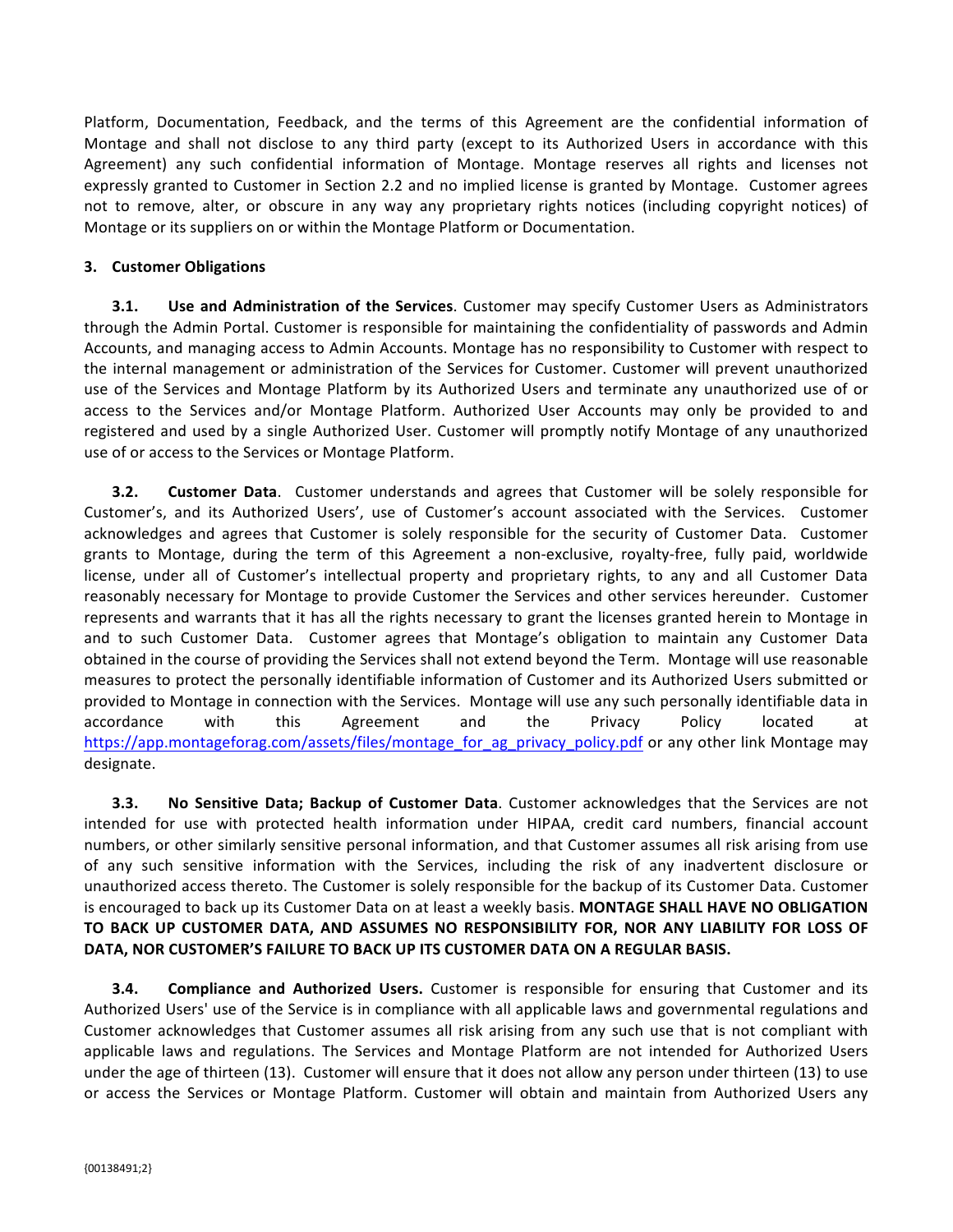consents necessary to allow Administrators to engage in the activities described in this Agreement and to allow Montage to provide the Services. Customer and its Authorized Users must use the Services and Montage Platform in compliance with Montage's then-current AUP. Customer agrees that it shall not permit any person other than Authorized Users to access and use the Services and Montage Platform. With respect to each Authorized User, Client shall ensure that: (i) such Authorized User uses the Services and Montage Platform solely in accordance with this Agreement and the applicable usage permissions, and (ii) such Authorized User complies with Montage's then-current AUP. Customer acknowledges and agrees that any non-compliance by any Authorized User with any of the requirements above will be deemed a breach by Customer of this Agreement.

**3.5. Third-Party Integrations**. Customer shall be solely responsible for the integration, access, and use of any Third-Party Integrations used by Customer or its Authorized Users in connection with the Services, including, without limitation, any additional fees payable for such Third-Party Integration, any terms and conditions, license agreement, terms of use or any other applicable conditions governing Customer's use of such Third-Party Integration. Customer acknowledges and agrees that Montage is not responsible for Third-Party Integration, including their accuracy, completeness, timeliness, validity, copyright compliance, legality, decency, quality or any other aspect thereof. Montage does not assume and will not have any liability or responsibility to Customer, Authorized User or any other person for any Third-Party Integrations. Customer acknowledges and agrees that when Customer uses a Third-Party Integration, the applicable third party's terms and policies apply, including the third party's privacy and data gathering practices.

**3.6. Indemnification**. Customer will defend at its own expense any claim or action against Montage or its officers, directors, employees or contractors (each an "Montage Indemnified Party") brought by a third party, and will indemnify and hold harmless each Montage Indemnified Party from and against all costs (including reasonable attorneys' fees) and damages incurred by such Montage Indemnified Party in any such claim or action, to the extent that the action is based on: (i) Customer Data; (ii) Third-Party Integrations; (iii) use of the Montage Platform in such a manner that produces a recommendation that the Montage Platform would not otherwise produce (for example, overrides Montage's internal recommendation algorithms for usage parameters or limitations) or bypasses or breaches any security device or protection used by the Montage Platform; (iv) Authorized User claims; or (v) your breach of any warranties made by you hereunder or your violation of any other provision of this Agreement or the AUP. The foregoing obligations are conditioned on Montage notifying Customer promptly in writing of such action, giving Customer sole control of the defense thereof and any related settlement negotiations, and at Customer's reasonable request and expense, cooperating and assisting in such defense. Under no circumstances shall Customer enter into any settlement that involves an admission of liability, negligence or other culpability of Montage or any Montage Indemnified Party or requires Montage or any Montage Indemnified Party to contribute to the settlement without Montage's prior written consent.

#### **4. Ownership**

**4.1. By Montage**. Montage and its suppliers retain all right, title and interest in and to all Intellectual Property Rights in the Montage Platform, Documentation, Montage Content, Montage Website and all other materials provided or made available to Customer in connection with the Services, and any and all modifications, updates, and enhancements to the foregoing items. In addition, Customer hereby licenses Feedback and Blind Data to Montage on a worldwide, perpetual, irrevocable, non-exclusive, freely transferable, fully paid, and royalty-free basis, for Montage to use and exploit in any manner and for any purpose.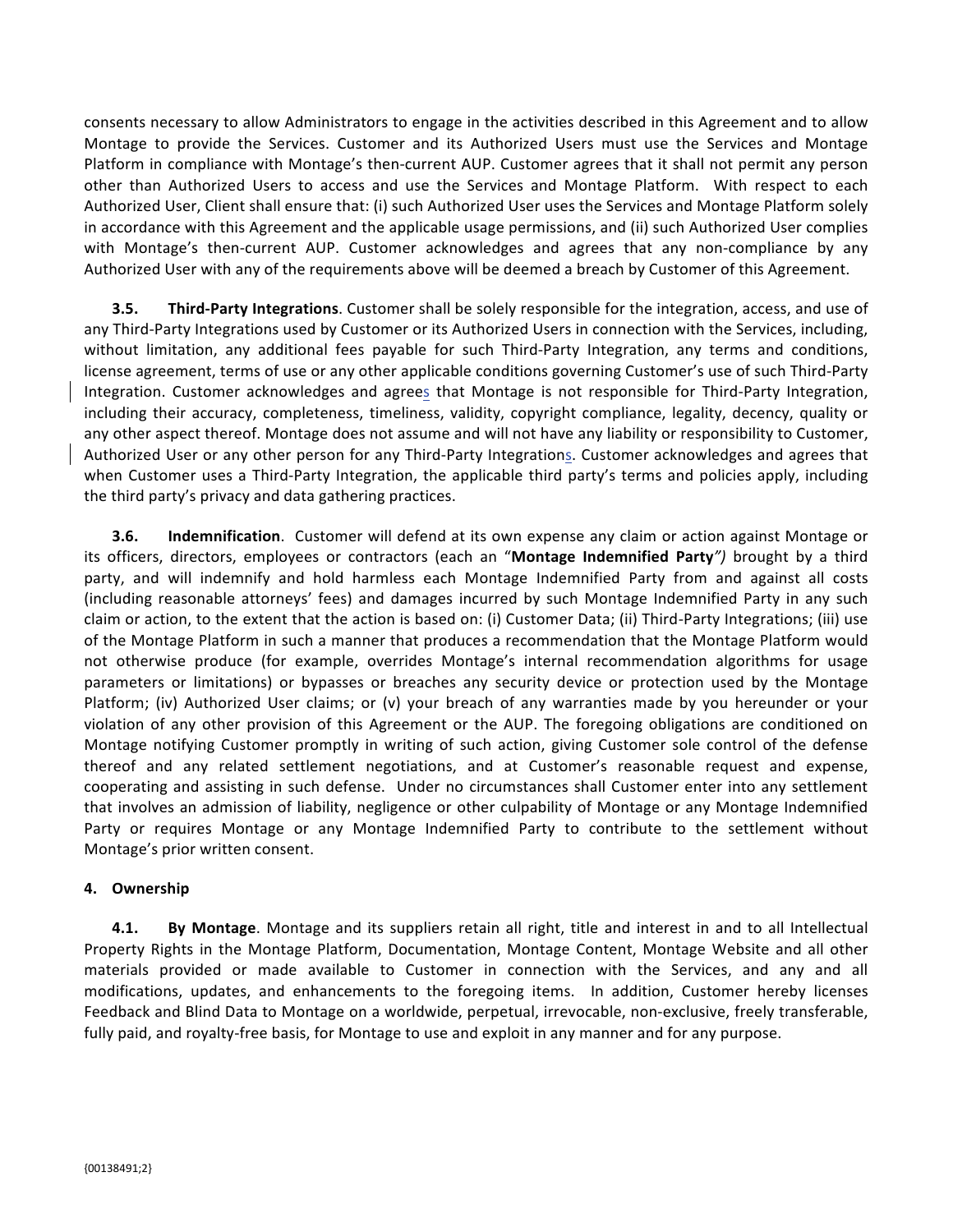**4.2. By Customer**. Subject to the licenses granted to Blind Data and Feedback granted to Montage, Customer shall retain all right, title and interest, including all Intellectual Property Rights, in and to Customer Data. 

**5.** Publicity. Montage may refer generally to the existence of this Agreement and use the Customer's name in press releases, on web sites, and other promotional material, but will not reveal any specific terms of this Agreement or any non-public and proprietary information designated "confidential" in writing by Customer.

## **6. Fees; Auto-Renewal and Trial Payment; Taxes**

**6.1.** Fees. Customer shall pay to Montage all applicable Fees for the Services set forth on the Order Form, in accordance with the terms specified therein. Customer authorizes Montage to charge Customer for all applicable Fees using Customer's selected payment method. All Fees are non-refundable and non-returnable except as required by law or as otherwise specifically permitted in this Agreement. Montage may increase the amount of Fees and rates payable by Customer upon at least thirty (30) days written notice to Customer prior to Customer's next charge or payment.

**6.2. Auto-Renewal and Trial Payment Terms**. IF CUSTOMER HAS ENROLLED IN AUTO-RENEWAL OR IS IN A TRIAL PERIOD, MONTAGE MAY CHARGE AUTOMATICALLY AT THE END OF THE TRIAL OR FOR THE RENEWAL TERM, UNLESS THE CUSTOMER NOTIFIES MONTAGE THAT THE CUSTOMER WANTS TO CANCEL OR DISABLE AUTO-RENEWAL PRIOR TO THE EXPIRATION OF THE TRIAL PERIOD OR THE THEN-CURRENT TERM. THE SERVICE WILL BE RENEWED AT MONTAGE'S THEN-CURRENT FEES FOR CUSTOMER'S EXISTING SERVICES.

**6.3. Taxes**. The Fees are exclusive of all applicable sales, use, value-added and other taxes, or other similar charges, and Customer will be responsible for payment of all such taxes (other than taxes based on Montage's income), and any related penalties and interest, arising from the payment of the Fees, the delivery of the Montage Platform, or performance of the Services.

## **7. Term and Termination**

**7.1. Term**. This Agreement will commence as of the Effective Date and remain in effect until the earlier of (i) termination of this Agreement or (ii) expiration of Customer's then-current Term.

**7.2. Termination**. Either party may terminate this Agreement for material breach by the other party that remains uncured thirty (30) days after delivery of written notice of such breach or (ii) the other party ceases its business operations or becomes subject to insolvency proceedings and the proceedings are not dismissed within thirty (30) days. The foregoing rights of termination are in addition to any other rights and remedies provided in this Agreement or under applicable law.

**7.3. Effects of Termination**. Upon expiration or termination of this Agreement or any specific for any reason, Customer shall cease (and require all Authorized Users to cease) using the Services, Montage Platform, and Documentation and destroy, any and all information or materials supplied by Montage, including any related Documentation provided by Montage, and all copies thereof in Customer's possession or control. Upon expiration or termination of this Agreement for any reason, all Fees due to Montage under all Order Forms, shall be immediately due and payable, provided that if Customer terminates this Agreement for Montage's material breach, Montage will refund to Customer any Fees paid in advance by Customer for any unused portion of Customer's then-current Term for which such payment was made. If Customer terminates the Agreement for any reason other than in accordance with Sections 7.2, the Fees for the entire Term shall be immediately due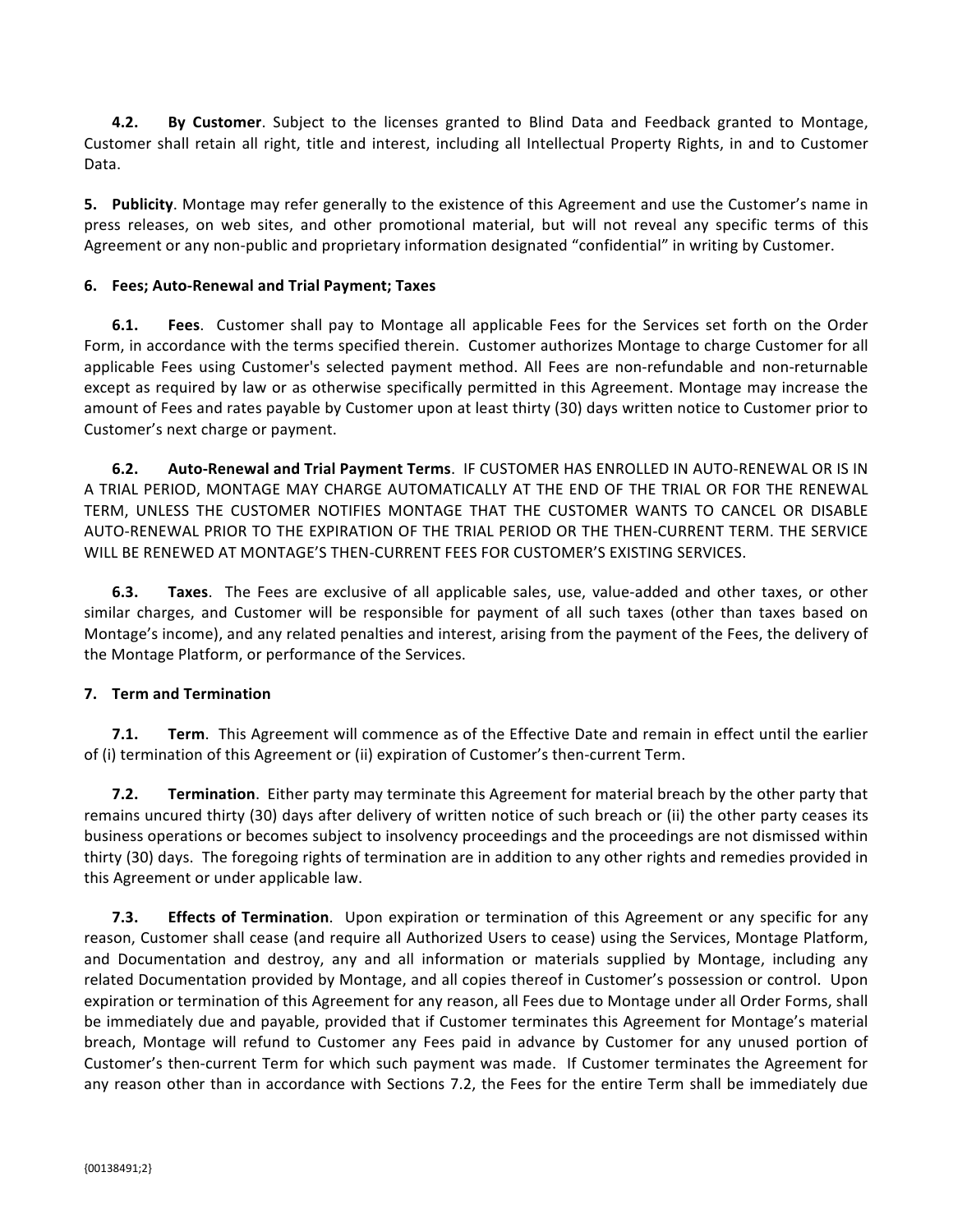and payable. The following Sections will survive expiration or termination of this Agreement: 1, 2.3, 3, 4, 5, 6, 7.3, 8, 9, 10, 11, 12, 13, 14 and 15.

#### **8. Disclaimer**

**8.1.** MONTAGE MAKES NO REPRESENTATIONS OR WARRANTIES WHATSOEVER, EITHER EXPRESS, IMPLIED, OR STATUTORY, WITH REGARD TO THIS AGREEMENT, THE SERVICES, THE MONTAGE PLATFORM, DOCUMENTATION OR ANY OTHER MATERIALS OR SERVICES PROVIDED BY MONTAGE, INCLUDING ANY WARRANTIES OF TITLE, NON-INFRINGEMENT, MERCHANTABILITY, OR FITNESS FOR A PARTICULAR PURPOSE. MONTAGE DOES NOT WARRANT THAT THE SERVICES, MONTAGE PLATFORM, DOCUMENTATION OR ANY OTHER MATERIALS OR SERVICES PROVIDED BY MONTAGE WILL BE ERROR-FREE OR UNINTERRUPTED OR THAT THE SERVICES, MONTAGE PLATFORM, DOCUMENTATION OR ANY OTHER MATERIALS OR SERVICES PROVIDED BY MONTAGE WILL BE CORRECT, ACCURATE, OR RELIABLE. CUSTOMER ACKNOWLEDGES THAT IT HAS RELIED ON NO WARRANTIES AND THAT NO WARRANTIES ARE MADE BY ANY OF MONTAGE'S SUPPLIERS

8.2. MONTAGE MAKES NO REPRESENTATION OR WARRANTY AS TO ANY THIRD-PARTY INTEGRATIONS, AND CUSTOMER AGREES THAT MONTAGE SHALL NOT BE RESPONSIBLE OR LIABLE, DIRECTLY OR INDIRECTLY, FOR ANY DAMAGE OR LOSS CAUSED OR ALLEGED TO BE CAUSED BY OR IN CONNECTION WITH USE OF OR RELIANCE ON ANY SUCH THIRD-PARTY INTEGRATIONS.

## **9. Limitation of Liability**

**9.1.** TO THE MAXIMUM EXTENT PERMITTED BY APPLICABLE LAW, IN NO EVENT SHALL MONTAGE BE LIABLE, UNDER ANY CONTRACT, TORT (INCLUDING NEGLIGENCE), STRICT LIABILITY OR OTHER THEORY, FOR ANY SPECIAL, PUNITIVE, INDIRECT, INCIDENTAL OR CONSEQUENTIAL DAMAGES, OR FOR ANY LOSS OF OR DAMAGE TO DATA, COST OF COVER, LOSS OF ANTICIPATED REVENUE OR PROFITS, WORK STOPPAGE, PERSONAL INJURY (INCLUDING DEATH), PROPERTY DAMAGE OR LOSS OR IMPAIRMENT OF OTHER ASSETS, ARISING FROM OR IN CONNECTION WITH THIS AGREEMENT OR MONTAGE'S PERFORMANCE HEREUNDER OR THE USE, MISUSE, OR THE INABILITY TO USE, IN WHOLE OR IN PART, THE SERVICES, MONTAGE PLATFORM, DOCUMENTATION OR ANY OTHER MATERIALS OR SERVICES PROVIDED BY MONTAGE, WHETHER OR NOT FORESEEABLE AND WHETHER OR NOT MONTAGE HAS BEEN ADVISED OF THE POSSIBILITY OF SUCH DAMAGES. 

**9.2.** TO THE MAXIMUM EXTENT PERMITTED BY APPLICABLE LAW, IN NO EVENT SHALL MONTAGE'S TOTAL CUMULATIVE LIABILITY ARISING FROM OR IN CONNECTION WITH THIS AGREEMENT, THE SERVICES, MONTAGE PLATFORM, DOCUMENTATION AND ANY OTHER MATERIALS AND SERVICES PROVIDED BY MONTAGE, UNDER ANY CONTRACT, TORT (INCLUDING NEGLIGENCE), STRICT LIABILITY OR OTHER THEORY, EXCEED THE TOTAL FEES ACTUALLY PAID TO MONTAGE BY CUSTOMER UNDER THE ORDER FORM CORRESPONDING TO THE SERVICES IN RESPECT OF WHICH THE LIABILITY AROSE AND LIMITED TO THE AMOUNT OF SUCH FEE CORRESPONDING TO THE THREE (3) MONTH PERIOD IMMEDIATELY PRECEDING THE DATE THE FIRST CLAIM GIVING RISE TO SUCH LIABILITY AROSE. CUSTOMER AGREES THAT MONTAGE'S SUPPLIERS AND AFFILIATES WILL HAVE NO LIABILITY OF ANY KIND UNDER OR AS A RESULT OF THIS AGREEMENT. THE FOREGOING LIMITATIONS OF LIABILITY ARE INDEPENDENT OF ANY EXCLUSIVE REMEDIES SET FORTH IN THIS AGREEMENT.

**10. Exclusions.** Notwithstanding anything in this Agreement to the contrary, Montage will have no responsibility or liability of any kind under this Agreement, arising or resulting from: (i) problems caused by failed Internet connections or other hardware, software or equipment which is not owned, controlled or operated by Montage; (ii) Third-Party Integrations; (iii) nonconformities resulting from Customer's, its Authorized Users', or any third party's misuse, abuse, negligence, or improper or unauthorized use of all or any part of the Services, Montage Platform, or other services provided hereunder by Montage; (iv) modification,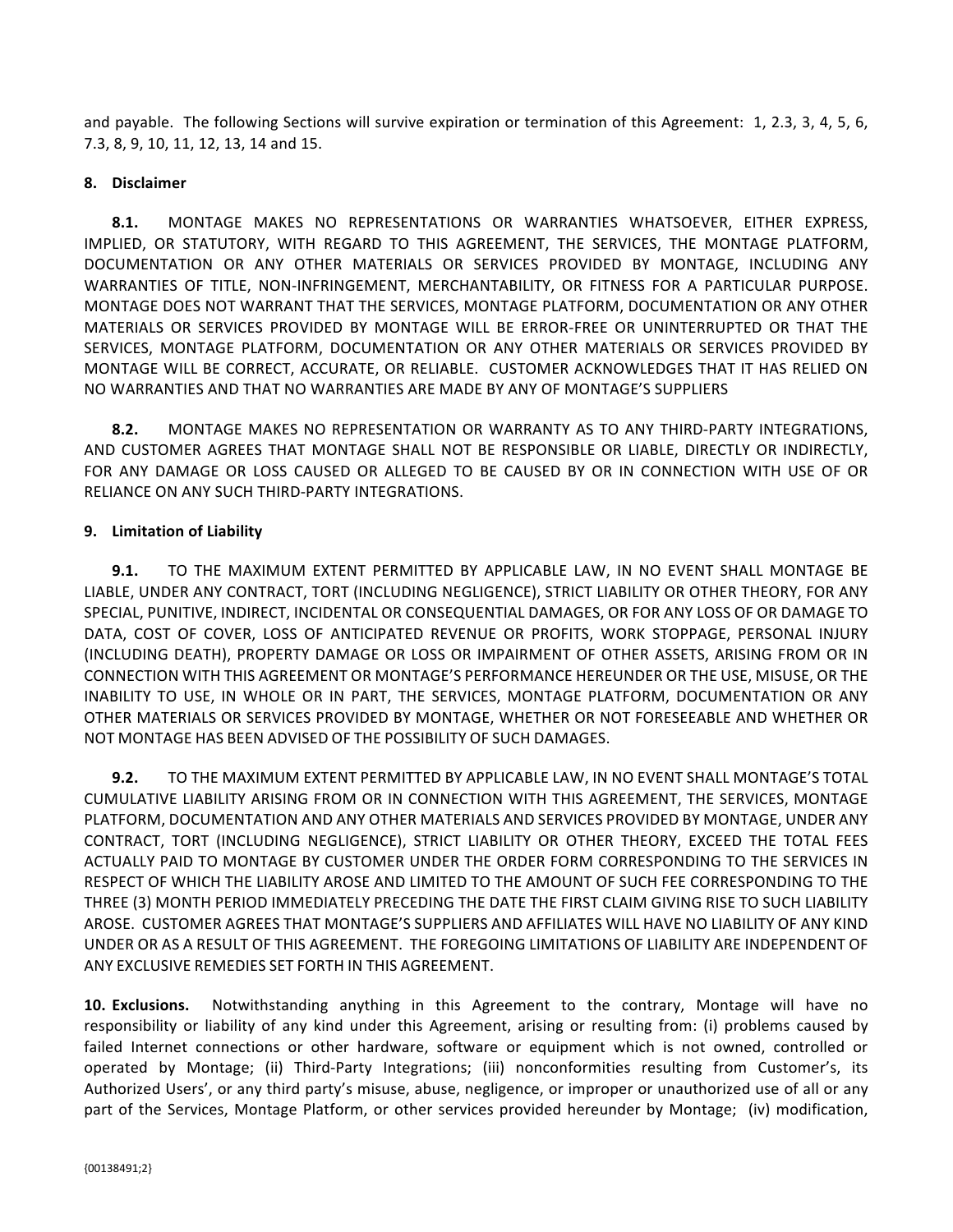amendment, revision, or change to the Montage Platform by any person other than Montage; or (v) any other factor outside of Montage's reasonable control.

**11. Basis of Bargain.** The warranty disclaimer and limitation of liability set forth above are fundamental elements of the basis of the agreement between Montage and Customer. Montage would not be able to provide the Services on an economic basis without such limitations. The warranty disclaimer and limitation of liability inure to the benefit of Montage's suppliers.

**12. Availability of the Services**. Information describing the Services is accessible worldwide but this does not mean the Services or certain portions thereof are available in Customer's country. Montage may restrict access to the Services, the Montage Platform, or portions thereof in certain countries. It is Customer's responsibility to make sure its use of the Services is legal in Customer's country of residence. The Services may not be available in all languages. If at Montage's reasonable determination, Customer uses the Services, Montage Platform, Documentation or any other material or services provided by Montage under this Agreement in a manner that violates laws, creates an excessive burden or potential adverse impact on Montage's systems, in addition to any of its other rights or remedies, Montage may, without liability to Montage, immediately suspend or terminate Customer's access to the Services and/or the Montage Platform.

#### 13. Governing Law; Dispute Resolution

**13.1.** Governing Law. This Agreement shall be governed by the laws of the state of California, United States, without giving effect to any conflicts of laws principles

**13.2. Informal Resolution**. Before resorting to formal dispute resolution in accordance with this Section, Customer and Montage agree to first attempt to resolve the dispute by contacting the other party through the notice procedures set forth in Section 15. In the event a dispute is not resolved within thirty (30) days of notice, Customer or Montage may institute arbitration in accordance with the procedures set forth in this Section.

**13.3. Dispute Resolution**. Any and all disputes that cannot be resolved through informal resolution in accordance with Section 13.2 above shall be resolved exclusively through final, binding and confidential arbitration and shall take place in Fresno, California unless otherwise mutually agreed to by the parties. The arbitration shall be conducted under the Commercial Arbitration Rules of the American Arbitration Association (AAA) as such rules are then prevailing, provided that the arbitrator and the parties shall comply with the following: (i) the arbitration shall be conducted by telephone, online and/or be solely based on written submissions, the specific manner shall be chosen by the party initiating the arbitration; (ii) the arbitration shall not involve any personal appearance by the parties or witnesses unless otherwise mutually agreed by the parties; and (iii) any judgment on the award rendered by the arbitrator shall be binding, final, and confidential, and may be entered in any court of competent jurisdiction.

**13.4. Exception to Arbitration**. Notwithstanding anything in this Agreement to the contrary to the extent you have in any manner violated or threatened to violate any of Montage's intellectual property rights, Montage may seek injunctive or other appropriate relief in any state or federal court with competent jurisdiction in any country, including in the State of California, United States of America, without first engaging in arbitration or the informal dispute process set forth in this Section, and you hereby consent to the personal jurisdiction and exclusive venue in such courts.

**13.5. NO CLASS ACTIONS**. Customer may only resolve disputes with Montage on an individual basis, and may not bring a claim as a plaintiff or a class member in a class, consolidated, or representative action. Class